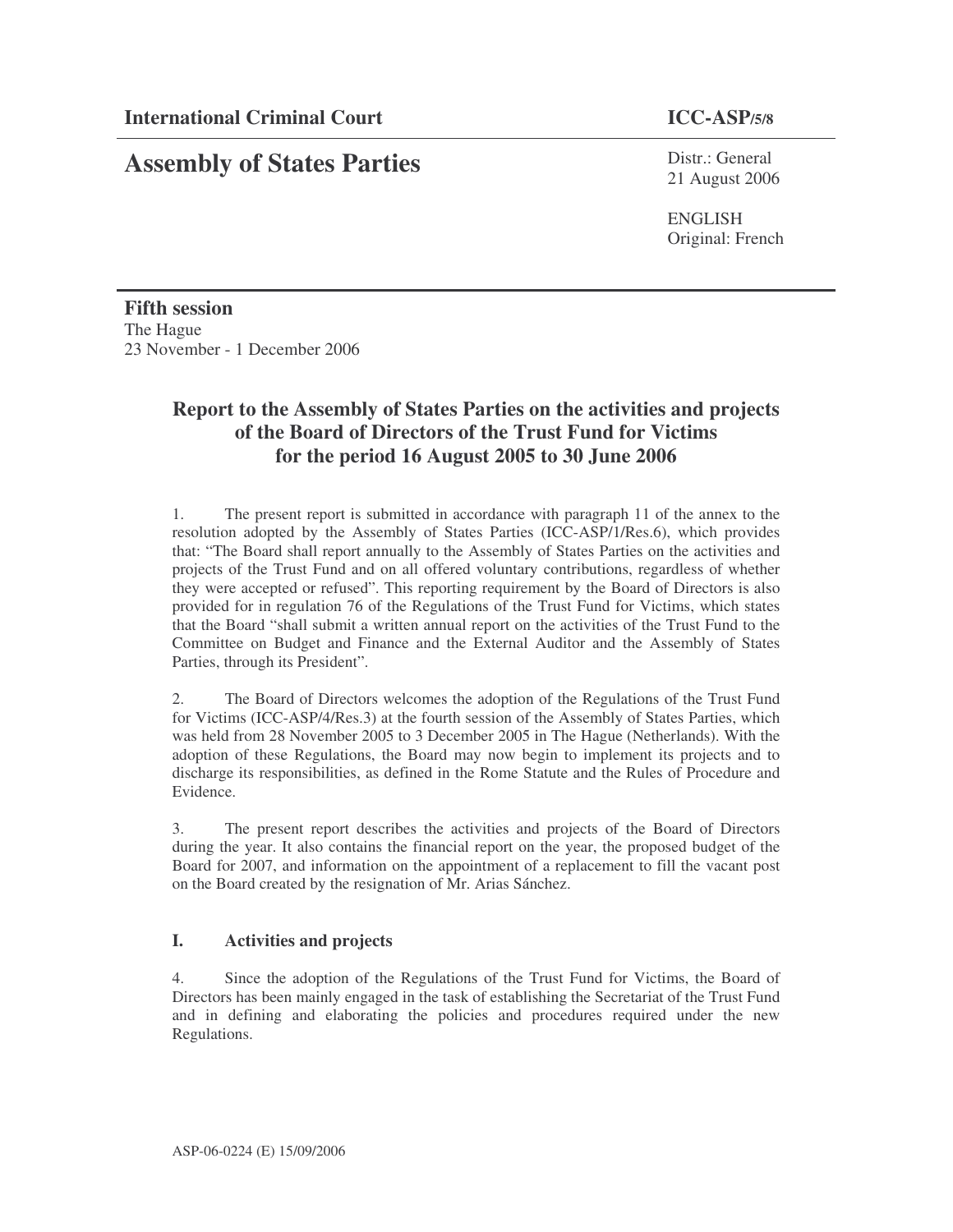#### **Establishment of the Secretariat**

5. Efforts to recruit staff for the Secretariat of the Trust Fund for Victims continued at a sustained pace during the period covered by the present report.

6. On 3 December 2005, the Assembly of States Parties approved at its fourth session the proposed budget of the Trust Fund for Victims for 2006, including the proposal to recruit an Executive Director for the Fund at the D-1 level. Consequently, the Board of Directors requested the Registrar, in March 2006, to suspend the recruitment of the other staff of the Secretariat, including the Fund-Raising Officer, until after the Executive Director of the Secretariat had assumed his/her functions.

7. Given the critical role of the post of Executive Director for the proper functioning of the Secretariat, the Board of Directors decided to make a special effort to find the most qualified candidates. The vacancy announcement was advertised on 20 March 2006 on the Court's web site and publicized through the channels normally used to announce vacancies at the Court. Announcements also appeared in specialized journals and reviews published throughout the world in order to ensure the widest possible dissemination and to reach qualified professionals. The deadline for the submission of candidacies was also extended by three weeks, with the agreement of the Chair of the Board of Directors.

8. The formalities for the recruitment of the Fund-Raising Officer (P-4) began in 2005 and telephone interviews were conducted between September and November 2005. At its second annual meeting, the Board of Directors received the evaluation of the pre-selected candidates made by the interview committee and a comprehensive report on the recruitment process. The Board decided to suspend the recruitment of the Fund-Raising Officer pending the appointment of the Executive Director.

9. The other staff members of the Secretariat whose posts are included in the budget should have been recruited and could assume their duties before the end of 2006, once the Executive Director has taken up his post.

#### **Fund-raising efforts by the Board of Directors**

10. In accordance with paragraph 4 of resolution ICC-ASP/4/Res.3, paragraphs, 8, 9, 10 and 11 of the annex to resolution ICC-ASP/1/Res.6, and the Regulations of the Trust Fund for Victims, the members of the Board continued their efforts to secure voluntary contributions to the Trust Fund for Victims. These actions consisted mainly in supporting and encouraging the efforts being made by a number of national NGO groups to raise funds.

11. During the period covered by the present annual report, voluntary contributions nearly doubled in comparison with the amounts received by the Fund in previous years, which constitutes a remarkable achievement. It should be noted, moreover, that since 2004, a number of States Parties have made contributions to the Fund on an annual basis. A list of voluntary contributions is attached to annex II to the present report.

#### **Second annual meeting of members of the Board of Directors**

12. The second annual meeting of members of the Board was held on 22 and 23 November 2005, in The Hague (Netherlands).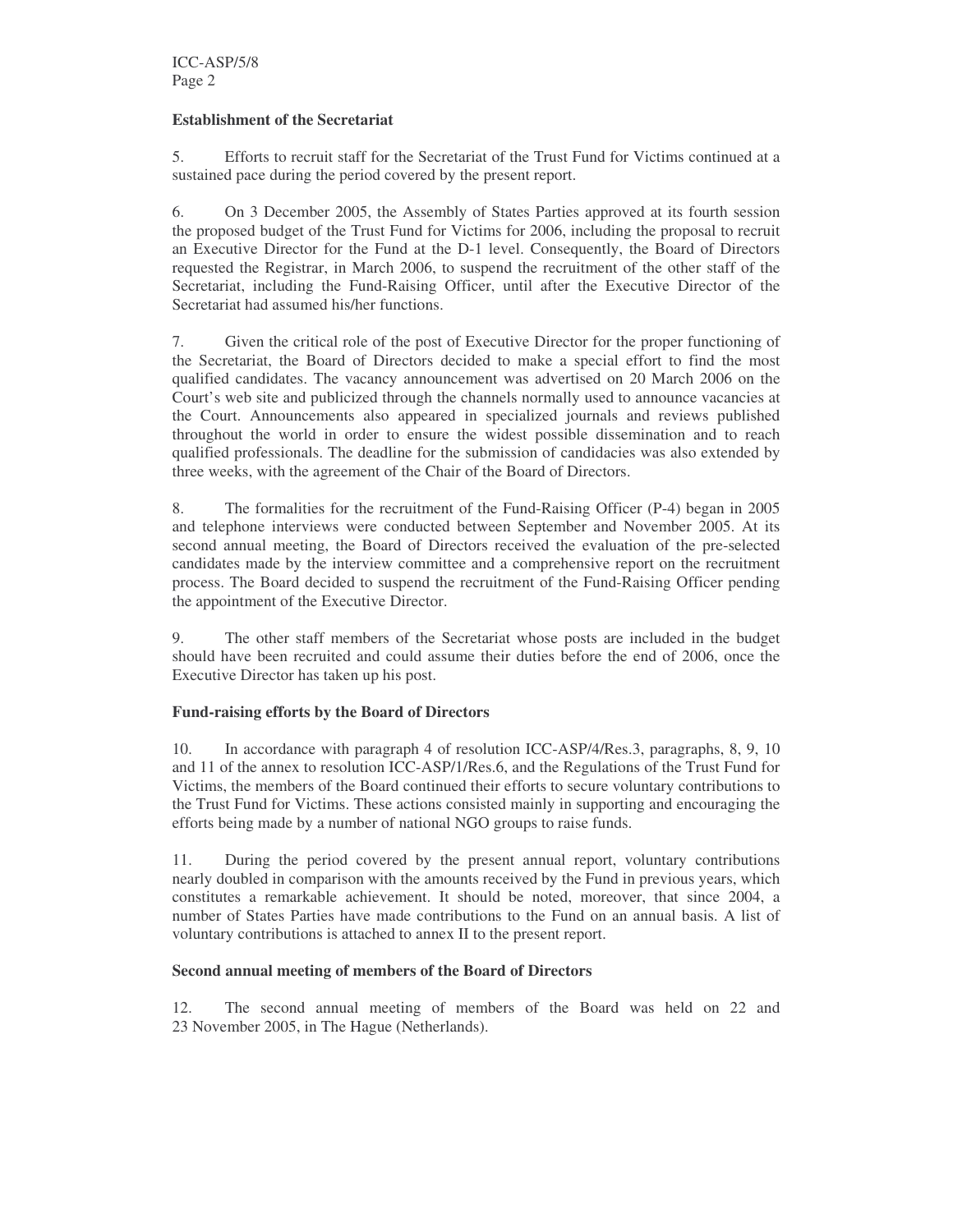13. Over the course of the two-day meeting, the Board discussed a wide range of issues related to the operations of the Trust Fund for Victims. The need for the Assembly of States Parties to adopt the Regulations of the Trust Fund and the question of the appointment of the Executive Director were the main concerns expressed by the Board of Directors.

### **Assistance provided by the Registry**

14. In accordance with paragraph 5 of the annex to resolution ICC-ASP/1/Res.6, paragraph 91 of the budget for the first financial period of the Court (ICC-ASP/1/3), paragraphs 284, 290 and 292 of the programme budget for 2004 (ICC-ASP/2/10), and paragraph 451 of programme budget for 2005 (ICC-ASP/3/25), the Registrar continued to provide administrative assistance during the year in order to ensure the proper functioning of the Board of Directors of the Trust Fund for Victims.

15. During the period covered by the present annual report, the Registry of the Court provided administrative assistance in order to ensure the proper functioning of the Board of Directors. The Board wishes to express its appreciation to the Registry.

# **II. Financial report**

### **Status of voluntary contributions**

16. In accordance with paragraph 11 of the annex to resolution 6 (ICC-ASP/1/3), which requires that "all offered voluntary contributions, regardless of whether they were accepted or refused" should be reported each year to the Assembly of States Parties, a list of contributions is contained in the present report (annex II).

17. The list includes the contributions received from States, from the Netherlands NGO Platform for the International Criminal Court, as well as from judges and staff members of the Court and from individuals.

18. The two bank accounts of the Trust Fund for Victims, one in the United States of America and the other in the Netherlands, were kept open during the period from 16 August 2005 to 16 July 2006. As at 30 June 2006, the balances in these accounts were, respectively, US\$18,631.59 (€14,495.34) and €934,744.56 (plus a term deposit of €500,000 that had not yet matured). The total balance was  $£1,449,239.90$ .

19. The members of the Board wish to express their gratitude for the contributions that were made during the period covered by the present annual report and strongly encourage States Parties to continue to make contributions to the Trust Fund, since their contributions are particularly crucial during the current phase of the Fund's development.

## **External audit**

20. Pursuant to resolution ICC-ASP/3/Res.7, of 10 September 2004, the Chair of the Board designated the National Audit Office (NAO) of the United Kingdom to conduct the external audit for the year ending 31 December 2004. This decision was approved by the other members at the second annual meeting of the Board. Subsequently, on 21 December 2005, the Chair of the Board informed the NAO of her decision to entrust to it the external audit for the year 2004.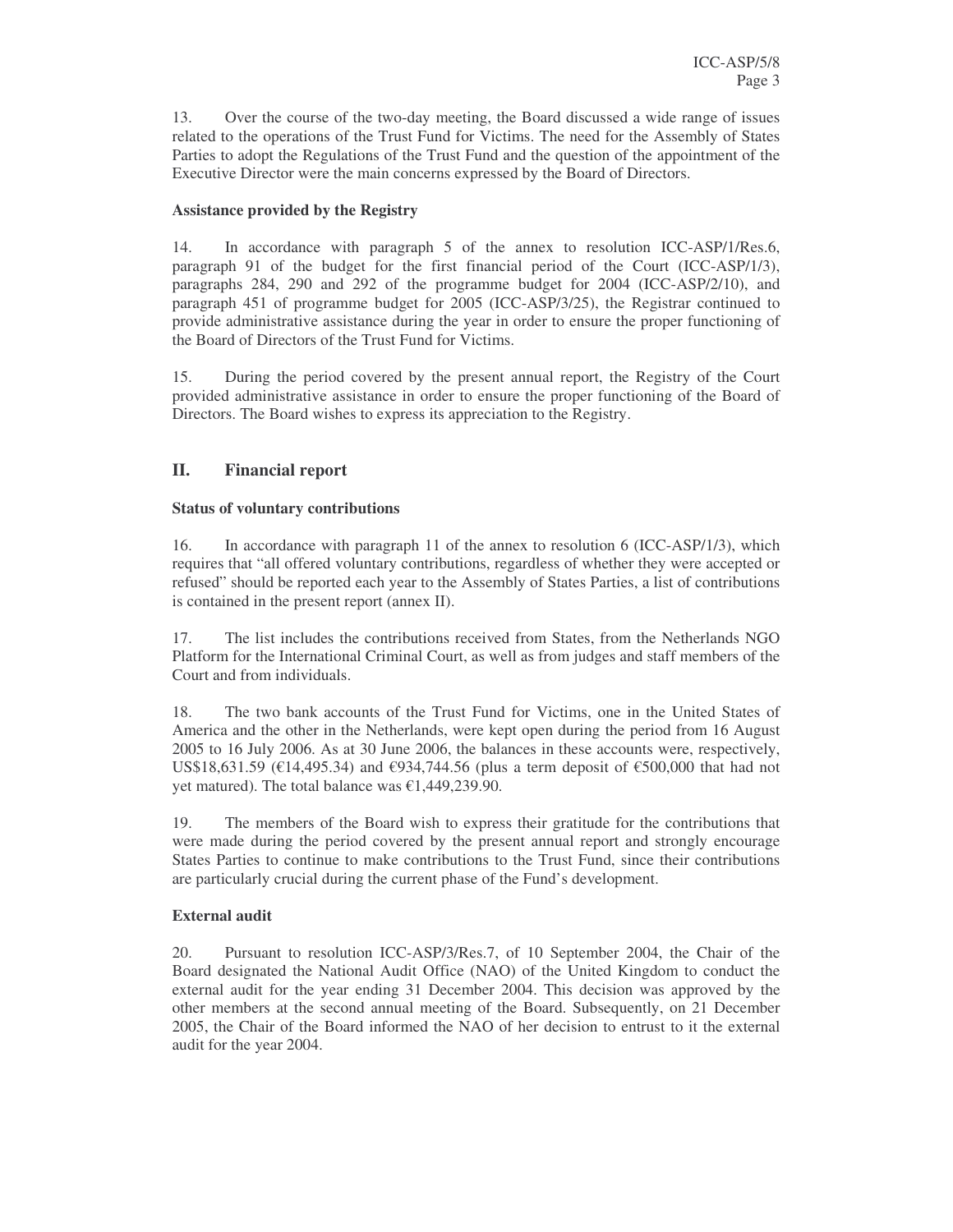21. On 15 July 2005, the NAO submitted to the Board of Directors of the Trust Fund for Victims the auditor's report containing the financial statements of the Trust Fund for Victims for the period ending 31 December 2004 and made five recommendations to the Board.

22. The following measures were taken in response to the recommendations of the NAO.

Recommendation 1: Cash investments of the Fund should be subject to periodic review and investment risks should be actively managed. Within the framework of the assistance which it provides to the Board of Directors, the Registry, through its Budget and Finance Section, should actively monitor the investment of moneys received by the Trust Fund for Victims and make recommendations, as appropriate, including recommendations on the placement of funds in high-yielding accounts.

Recommendation 2: A specific set of financial regulations should be put in place to ensure that the Fund operates within a clear and approved regulatory framework. The current position is that the Financial Regulations and Rules of the Court are applied to the Trust Fund for Victims.

Recommendation 3: Roles and responsibilities regarding internal controls and financial management should be clarified in a duly approved set of financial rules for the Fund. The current position is that the Financial Regulations and Rules of the Court are applied to the Trust Fund for Victims.

Recommendation 4: The Board of Directors should make official the Fund's needs for external auditing and officially appoint an auditor. The Board considered this matter at its second annual meeting and requested the Chair to communicate to the NAO its decision to appoint NAO as the external auditor for the Trust Fund for Victims for the 2005 and 2006 financial years. This information was communicated by the Chair on 21 December 2005.

Recommendation 5: The Fund should prepare a detailed plan of action for monitoring the implementation of the recommendations of the external auditors. The Board of Directors will consider at its next annual meeting a plan for improving the existing arrangements for the financial management of the Fund.

# **III. Proposed budget for 2007**

23. Pursuant to paragraph 3 of resolution ICC-ASP/4/Res.3, the Board of Directors prepared a budget proposal for 2007 for the Secretariat of the Trust Fund for Victims, which was established pursuant to resolution ICC-ASP/3/Res.7. The proposed budget is submitted annually to the Assembly of States Parties for approval, in accordance with paragraph 6 of the annex to resolution ICC-ASP/1/Res.6, and is set out in annex I to the present annual report.

### **IV. Post left vacant by Mr. Arias Sánchez, former member of the Board of Directors of the Trust Fund for Victims**

24. The resignation in September 2005 of Mr. Oscar Arias Sánchez as a member of the Board representing the group of Latin American and Caribbean countries and the absence of any legal provisions governing the resignation or absence of one or several members of the Board of Directors led the members of the Board to request the Assembly of States Parties to take up this matter at its fourth session.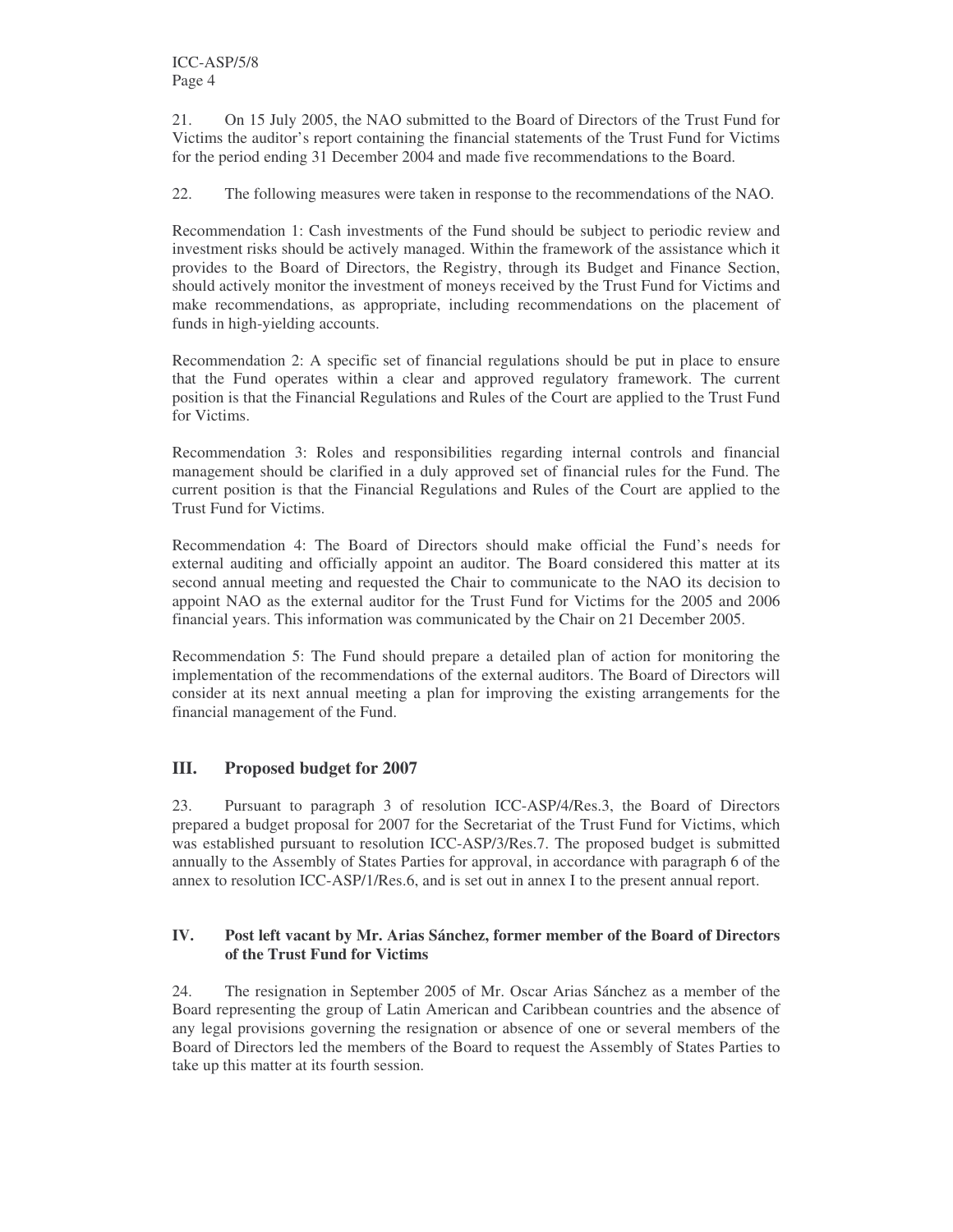25. In its resolution ICC-ASP/4/Res.5, and "wishing to ensure a full membership of the Board of Directors of the Trust Fund for the benefit of victims", the Assembly decided to amend paragraph 3 of the annex to resolution ICC-ASP/1/Res.6, of 9 September 2002, by adding the procedures to be followed in the event of a vacancy in the membership of the Board. Under the new provisions, "the Bureau of the Assembly of States Parties may fix a nomination period" and elect the member to fill the vacancy for the remainder of the predecessor's term with the possibility of being re-elected once.

26. On 16 May 2006, the Bureau of the Assembly of States Parties elected by consensus Mr. Arthur Napoleon Raymond Robinson of Trinidad and Tobago to fill the vacant post on the Board of Directors. Mr. Robinson is a former President and former Prime Minister of the Republic of Trinidad and Tobago and has been for many years a forceful advocate of the need for the establishment of a permanent international criminal court. The Chair of the Board took pleasure in welcoming him to membership of the Board.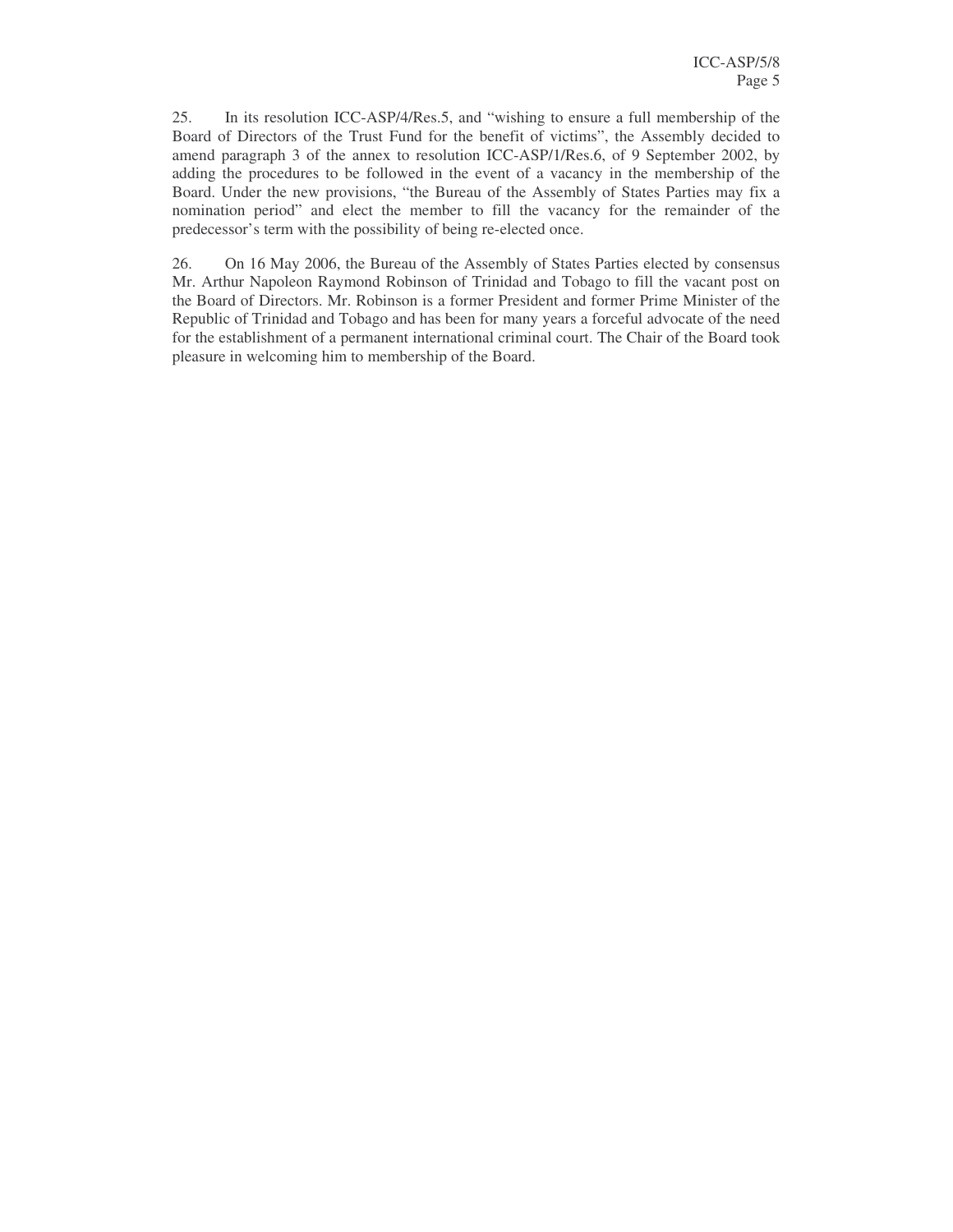# **Annex I**

# **Proposed budget for the Secretariat of the Trust Fund for Victims for 2007**

### 1. *Objectives:*

- To provide the assistance necessary for the proper functioning of the Board of Directors in carrying out its tasks (paragraph 1 of resolution ICC-ASP/3/Res.7);
- To enhance the capacity of the Fund to raise voluntary contributions.

| <b>Expected results</b>                                                                    | <b>Performance indicators</b>                                                                                 |
|--------------------------------------------------------------------------------------------|---------------------------------------------------------------------------------------------------------------|
| All working procedures are in<br>$\bullet$<br>place to facilitate the work of the<br>Fund. | Approval by the Board of Directors<br>of working procedures applicable to<br>the basic functions of the Fund. |
| Plan of action to increase the<br>number of contributions<br>implemented as planned.       | • 15 $\%$ increase in the number of States<br>and external contributors.                                      |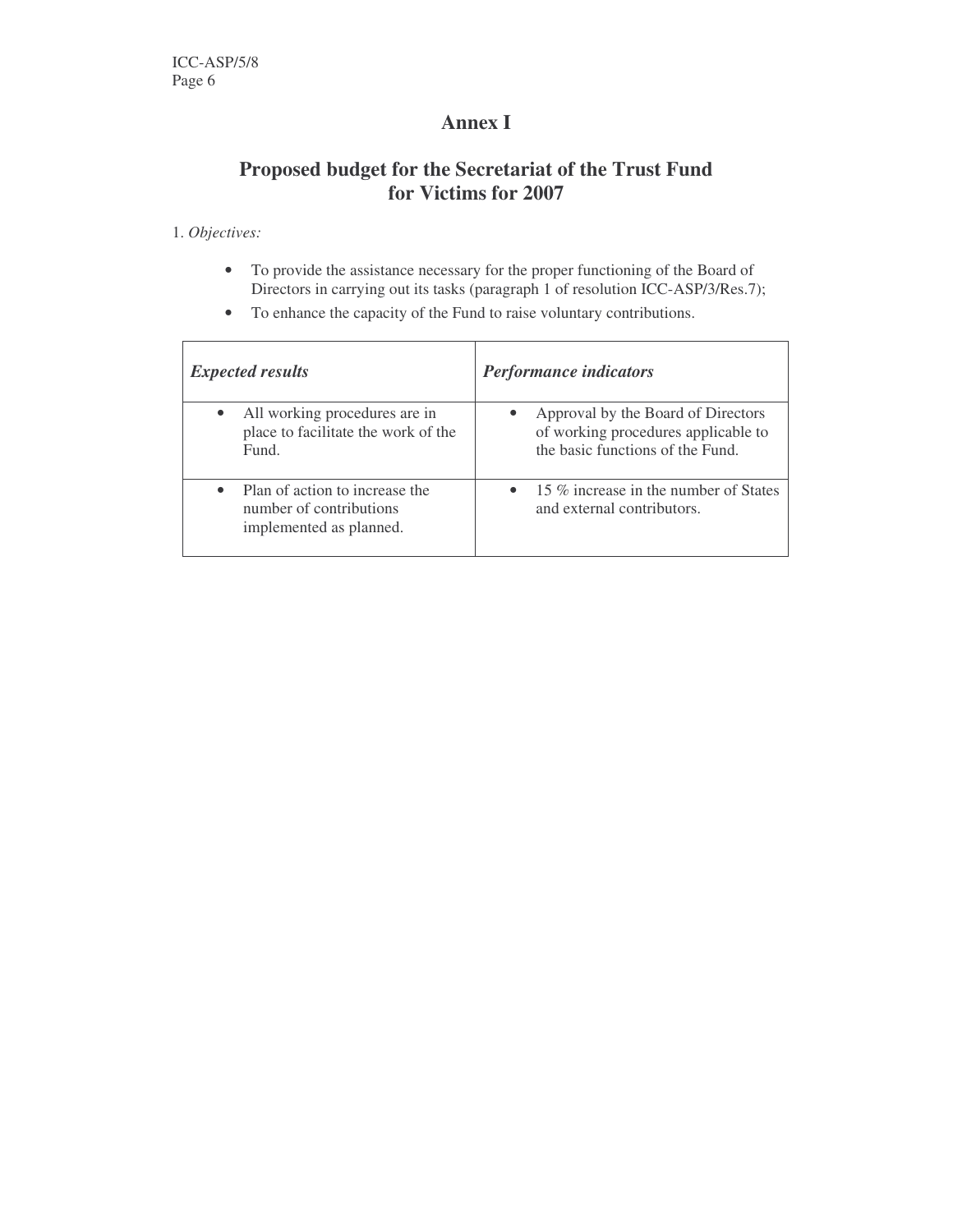# **Programme 3600: Secretariat of the Trust Fund for Victims**

*Proposed budget for the Secretariat of the Trust Fund for Victims*

2. The proposed budget for 2007 is set out in the table below:

| <i>Item</i>                                   |       | Approved budget for 2006<br>(thousands of euros) |       | Proposed budget for 2007<br>(thousands of euros) |             |       |  |  |
|-----------------------------------------------|-------|--------------------------------------------------|-------|--------------------------------------------------|-------------|-------|--|--|
|                                               | Core  | Conditional                                      | Total | Core                                             | Conditional | Total |  |  |
| Professional staff                            | 246.1 |                                                  | 246.1 | 363.9                                            |             | 363.9 |  |  |
| General Service staff                         | 84.4  |                                                  | 84.4  | 112.6                                            |             | 112.6 |  |  |
| Subtotal staff                                | 330.5 |                                                  | 330.5 | 476.5                                            |             | 476.5 |  |  |
| General temporary assistance                  |       |                                                  | 0.0   |                                                  |             | 0.0   |  |  |
| Subtotal other staff                          | 0.0   |                                                  | 0.0   | 0.0                                              |             | 0.0   |  |  |
| Travel*                                       | 49.0  |                                                  | 49.0  | 70.0                                             |             | 70.0  |  |  |
| Representation<br>Contractual services, incl. | 7.0   |                                                  | 7.0   | 7.0                                              |             | 7.0   |  |  |
| training                                      | 90.0  |                                                  | 90.0  | 90.0                                             |             | 90.0  |  |  |
| General operating expenses                    | 83.0  |                                                  | 83.0  | 83.0                                             |             | 83.0  |  |  |
| Supplies and materials                        | 10.0  |                                                  | 10.0  | 10.0                                             |             | 10.0  |  |  |
| Furniture and equipment                       |       |                                                  | 0.0   |                                                  |             | 0.0   |  |  |
| Subtotal non-staff)                           | 239.0 |                                                  | 239.0 | 260.0                                            |             | 260.0 |  |  |
| Distribution of maintenance<br>costs          |       |                                                  |       | 20.2                                             |             | 20.2  |  |  |
| <b>Total programme</b>                        | 569.5 |                                                  | 569.5 | 756.7                                            |             | 756.7 |  |  |

\*For the year 2006, the Board of Directors proposed a budget of 70,000 euros for travel. At its fourth session, the Assembly of States Parties decided to reduce by 30% the travel budget for the Registry and the travel budget of the Trust Fund for Victims was accordingly reduced to 49,000 euros.

The Board of Directors decided to maintain the same budget and the same staffing level proposed for the Secretariat for 2007. The changes in the total amount of the budget are due to the differences in salary scales and to the variations in salary levels between newly recruited staff and those already in place.

The 2007 budget proposed above is identical to the budget submitted by the Court in its proposed programme budget for 2007, under the section "Secretariat of the Trust Fund for Victims".

| Secretariat of the<br>Trust Fund for<br>Victims | ASG | <b>USG</b> | $D-2$ | $D-1$ | P-5 | $P-4$ | $P-3$ | $P-2$ | $P-1$ | Total<br>P-Staff | <b>GS</b><br>PL | <b>GS</b><br>$\overline{\phantom{a}}$<br><b>OL</b> | Total GS-<br>Staff | Total Staff |
|-------------------------------------------------|-----|------------|-------|-------|-----|-------|-------|-------|-------|------------------|-----------------|----------------------------------------------------|--------------------|-------------|
| <b>Basic</b>                                    |     |            |       |       |     |       |       |       |       |                  |                 |                                                    |                    |             |
| Situation-related                               |     |            |       |       |     |       |       |       |       |                  |                 |                                                    |                    |             |
| <b>Total Staffing</b>                           |     |            |       |       |     |       |       |       |       |                  |                 |                                                    |                    |             |

#### 3. Proposed staffing for 2007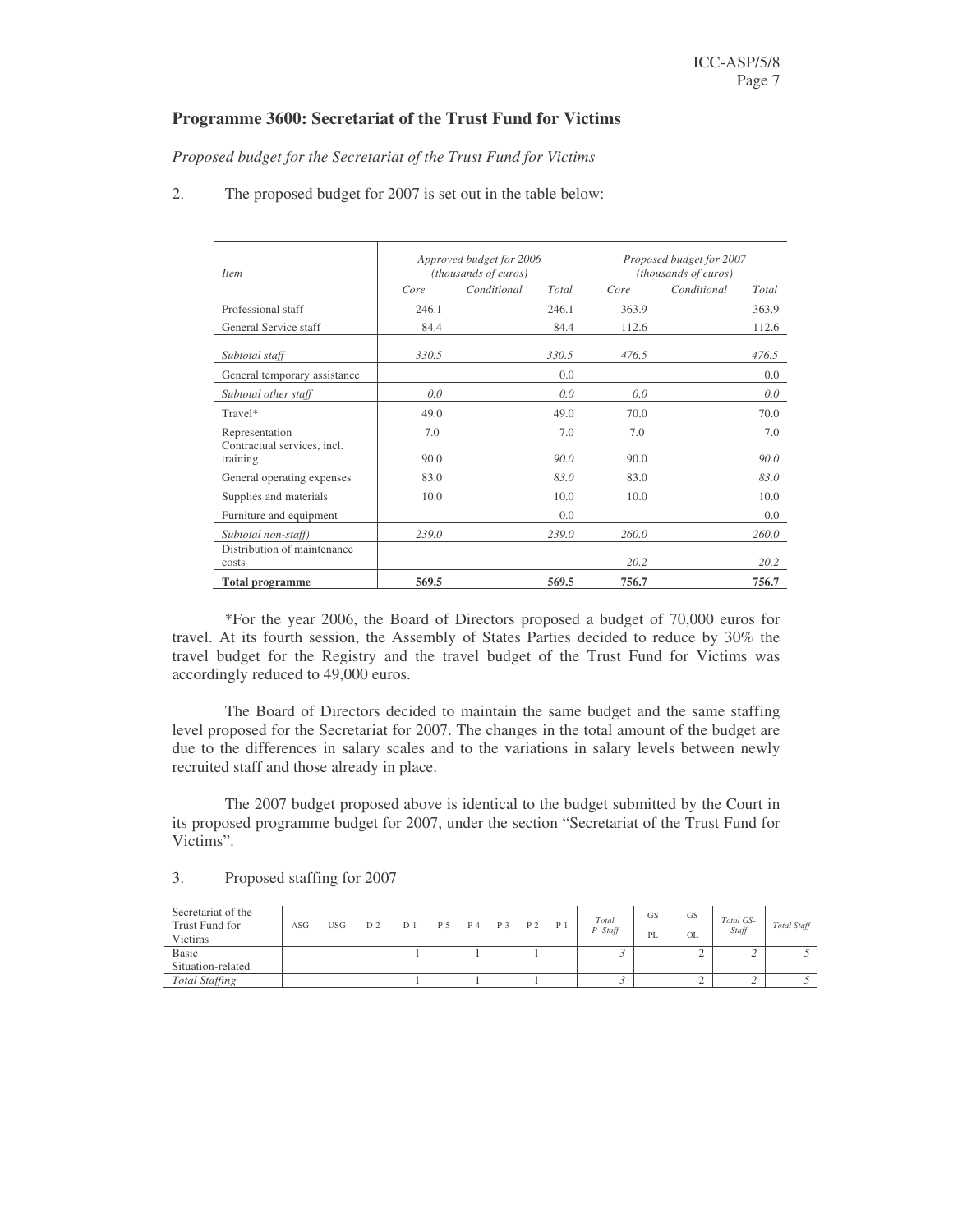ICC-ASP/5/8 Page 8

#### **Staff requirements**

#### *One Executive Director (D-1)*

4. The Executive Director of the Secretariat of the Trust Fund for Victims will be responsible for planning, managing and co-ordinating the work programme and priorities of the Secretariat, which has been created to provide such assistance as is necessary for the proper functioning of the Board of Directors in carrying out its tasks. The Trust Fund for Victims was established pursuant to the Rome Statute for the benefit of the victims of crimes falling within the competence of the Court and of their families. It is administered in accordance with the provisions of the Rome Statute, the Rules of Procedure and Evidence, the resolutions of the Assembly of States Parties and the Regulations of the Fund. The Executive Director of the Secretariat comes under the direct authority of the Board of Directors for matters related to the Board's activities and acts in consultation with the Registrar with respect to administrative and legal matters on which the Secretariat receives the assistance of the Registry.

The incumbent will be responsible for

Ensuring the highest standards of quality and cost-effectiveness in the Fund's programmes and activities;

- Providing advice and assistance to the Board of Directors in resolving procedural and substantive questions in all matters relating to the management and oversight of the Fund, as well as to its activities and projects;

Directing the programmes and activities of the Secretariat and, in particular, requesting legal opinions or advice on matters related to reparations or to the functions, structure and activities of the Fund and its Secretariat, presenting projects, observations and other communications to the Chambers, and submitting proposals to the Board of Directors concerning the activities and projects of the Fund;

- Ensuring financial management and oversight of all aspects related to the Secretariat and to the resources of the Fund, including preparation of the draft annual budget of the Secretariat and of the reports to be submitted to the Committee on Budget and Finance of the Assembly of States Parties and to the Auditor, and establishing mechanisms for the receipt and monitoring of funds, the disbursement of individual and collective reparations ordered by the Court, and oversight of the funds allocated to national and international intergovernmental organizations;

- Handling of administrative matters such as the recruitment and management of personnel and administration of the budget, records and premises of the Secretariat, elaborating guidelines and procedures, planning and organizing meetings of the Board of Directors and liaising with the Registrar;

External relations, in particular with the representatives of States and intergovernmental, international and national organizations, and representing the Secretariat;

Providing guidelines for and/or directing the formulation and execution of the Fund's information and outreach activities;

Undertaking other tasks as needed.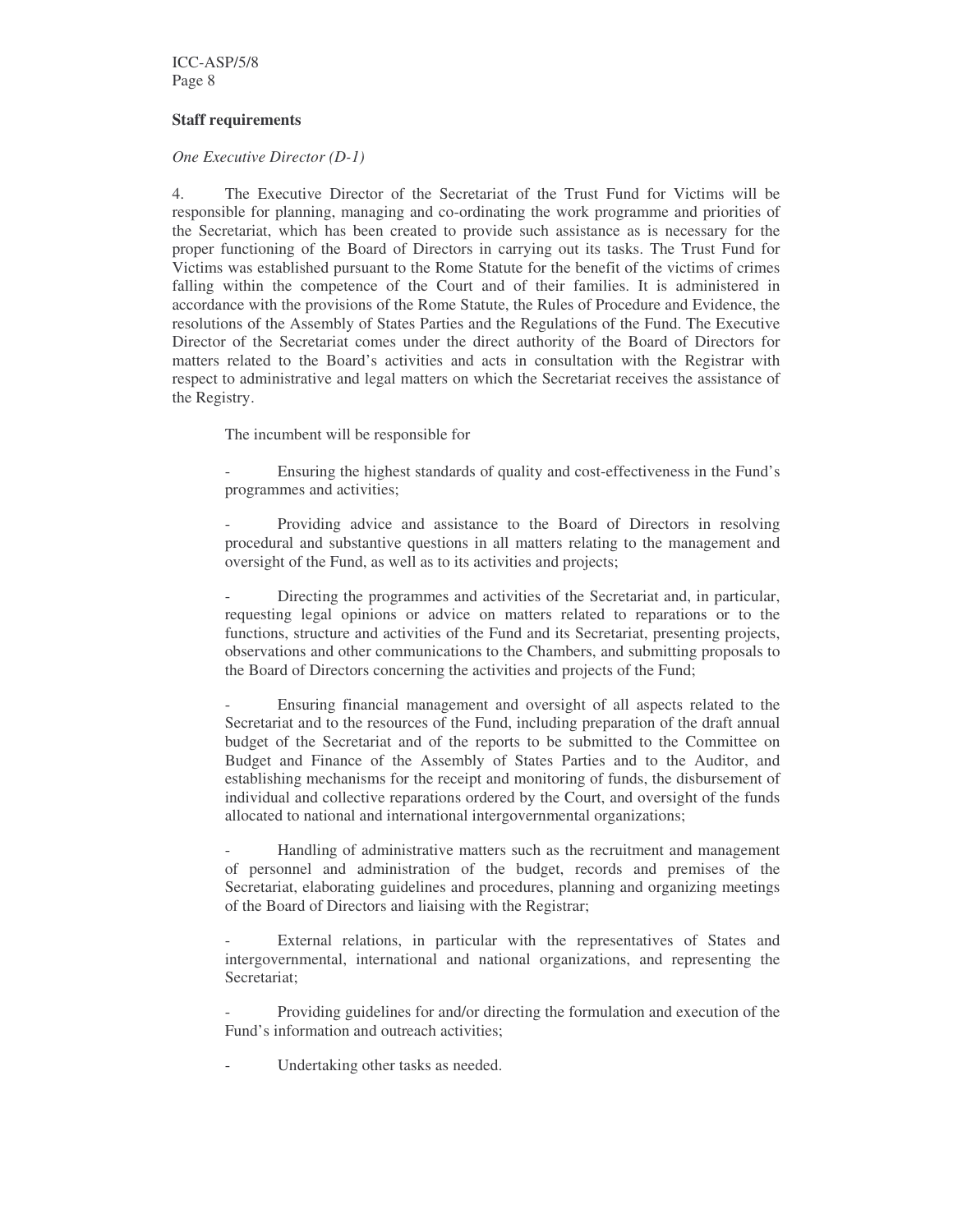#### *One Fund-Raising Officer (P-4)*

5. The Fund-Raising Officer will identify and target new opportunities and build on relationships with donors in order to optimize revenue. The responsibilities of the post include: determining types of fund-raising and developing programmes/campaigns to be implemented; preparing fund-raising schedules; advising and directing volunteer groups who are willing to help in fund-raising; keeping records of funding and grant ideas and successful sources of funding. The incumbent will work with a wide range of advocacy groups. In his/her capacity as fund-raiser, the responsibilities will include:

Identifying and targeting new fund-raising opportunities and building on relationships with donors in order to optimize revenue;

Determining types of fund-raising and developing programmes/campaigns to be implemented;

Supporting the Board in providing guidelines for and/or directing the formulation and execution of the Trust Funds public information and outreach campaigns, as well as the final disbursement programmes;

Preparing fund-raising schedules, advising and directing volunteer groups who are willing to help in fund-raising, and keeping records of funding and grant ideas and successful sources of funding.

#### *One Associate Legal Officer (P-2)*

6. This post was established in the 2005 budget and as a result of recommendations made to the Assembly of States Parties by the Working Group on the Trust Fund for Victims, but only for half the year. The incumbent would be responsible for providing legal advice to the Board of Directors and conducting substantive research on complex legal issues relating to reparations and on matters relating to the relationship between the Court and the Trust Fund as well as on the functions and activities of the Trust Fund, including the receipt and expenditure of funds. Subject to any decision by the Assembly in November 2005, it is assumed for the purposes of the draft budget that this post will be full-time for 2006. Under the supervision of the Executive Director, the incumbent will be in charge of:

Implementing orders relating to the drafting of contracts and agreements as well as other arrangements with grantees and entities, including intergovernmental, international or national organizations, as appropriate;

Supporting the Board in submitting written or oral observations on the disposition or allocation of property or assets in accordance with rule 221 of the Rules of Procedure and Evidence;

- Assisting the Board in the implementation of individual and collective reparations awards ordered by the Court according to rule 98 of the Rules of Procedure and Evidence and in the use of other sources for the benefit of victims subject to the provisions of article 79 of the Rome Statute;

Establishing procedures to manage and facilitate the activities and programmes of the Trust Fund for Victims;

Providing support to the Chair of the Board of Directors by conducting substantive research on complex legal issues relating to reparations awards, on the relationship between the Fund and the Court, and on matters relating to the functions, structure and activities of the Trust Fund;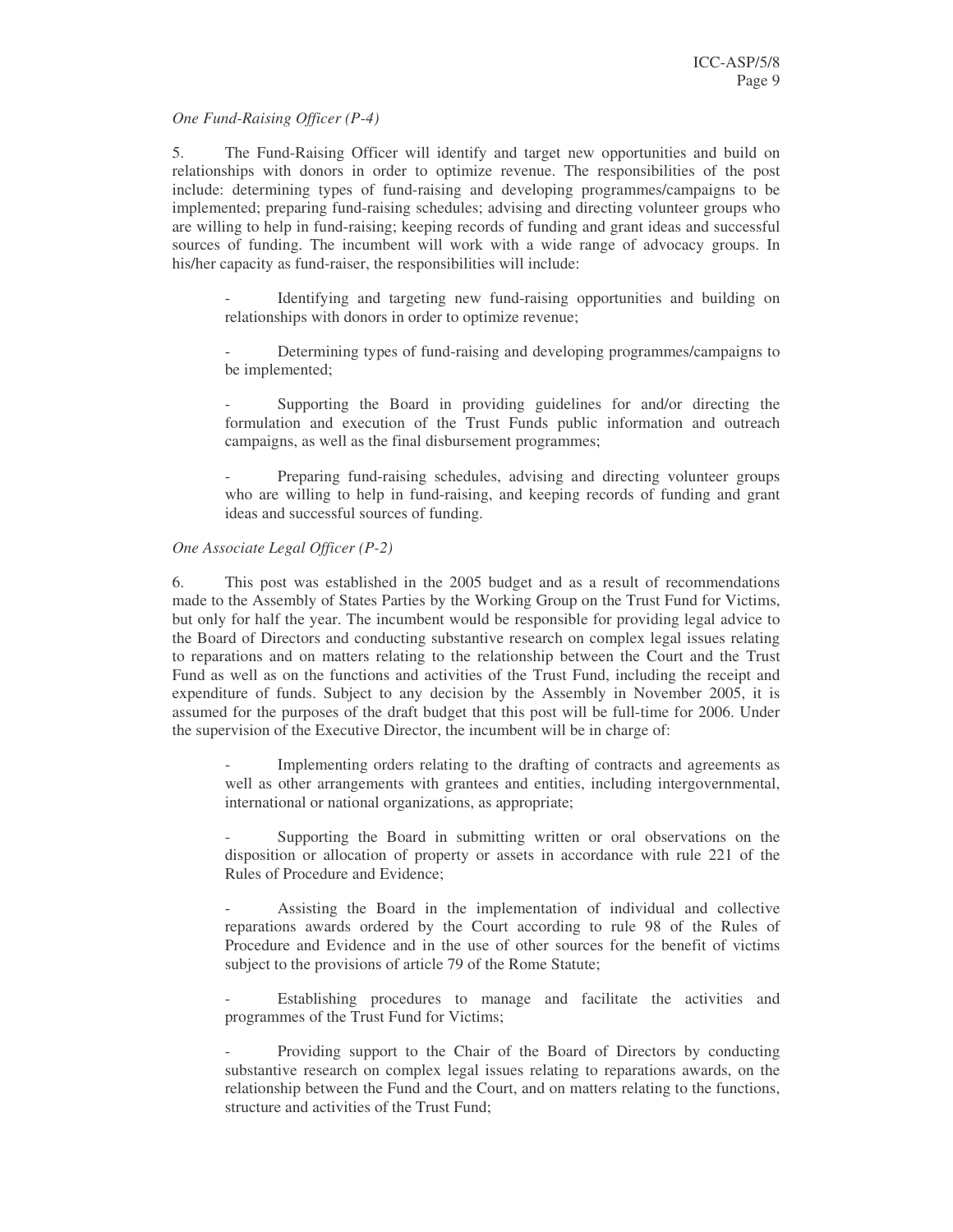- Organizing and preparing general meetings, seminars and working sessions on matters relevant to reparations;

- Building and maintaining relations with victims, victims' organizations and, as appropriate, with intergovernmental, international or national organizations.

#### *One Computer Information Systems Specialist (GS-5)*

7. The post involves the planning, design, development, implementation and maintenance of computer information systems for the Secretariat. The incumbent will be responsible for the following tasks:

Preparing feasibility studies, analysing and modifying existing applications, maintaining systems software, designing and writing computer programmes, and designing databases;

Updating and maintaining the organization and accessibility of the data;

Liaising with the Registry, particularly with the Victims Participation and Reparations Section (VPRS), regarding the data collected via the application forms on reparations, and providing operational support to users and advising them on the most suitable hardware and software for the different tasks that the Secretariat will undertake;

Conducting training sessions and demonstrations for users.

#### *One Administrative Assistant (GS-5)*

8. Under the supervision of the Executive Director of the Trust Fund, the Administrative Assistant will provide administrative support to the Secretariat. The tasks will include:

- Tracking and monitoring all allotments and expenditures relevant to the Secretariat;

Performing tasks relevant to the administration of the Secretariat in close coordination with relevant sections in the Registry;

Performing work relevant to the preparation of budget documents; briefing staff of the Secretariat on general administrative matters; and checking correspondence and documents for completeness and accuracy of style and grammar;

Coordinating the Executive Director's work schedule by arranging meetings/appointments with officials within and outside the Court; maintaining a filing system of working documents; and monitoring incoming correspondence.

#### **Non-staff costs**

#### *Travel*

9. The "Travel" item in the budget covers travel expenses in business class, accommodation and terminal expenses to enable the five members of the Board of Directors to travel to The Hague to attend the annual meeting of the Board. This item will also cover official travel by the Executive Director and other members of staff.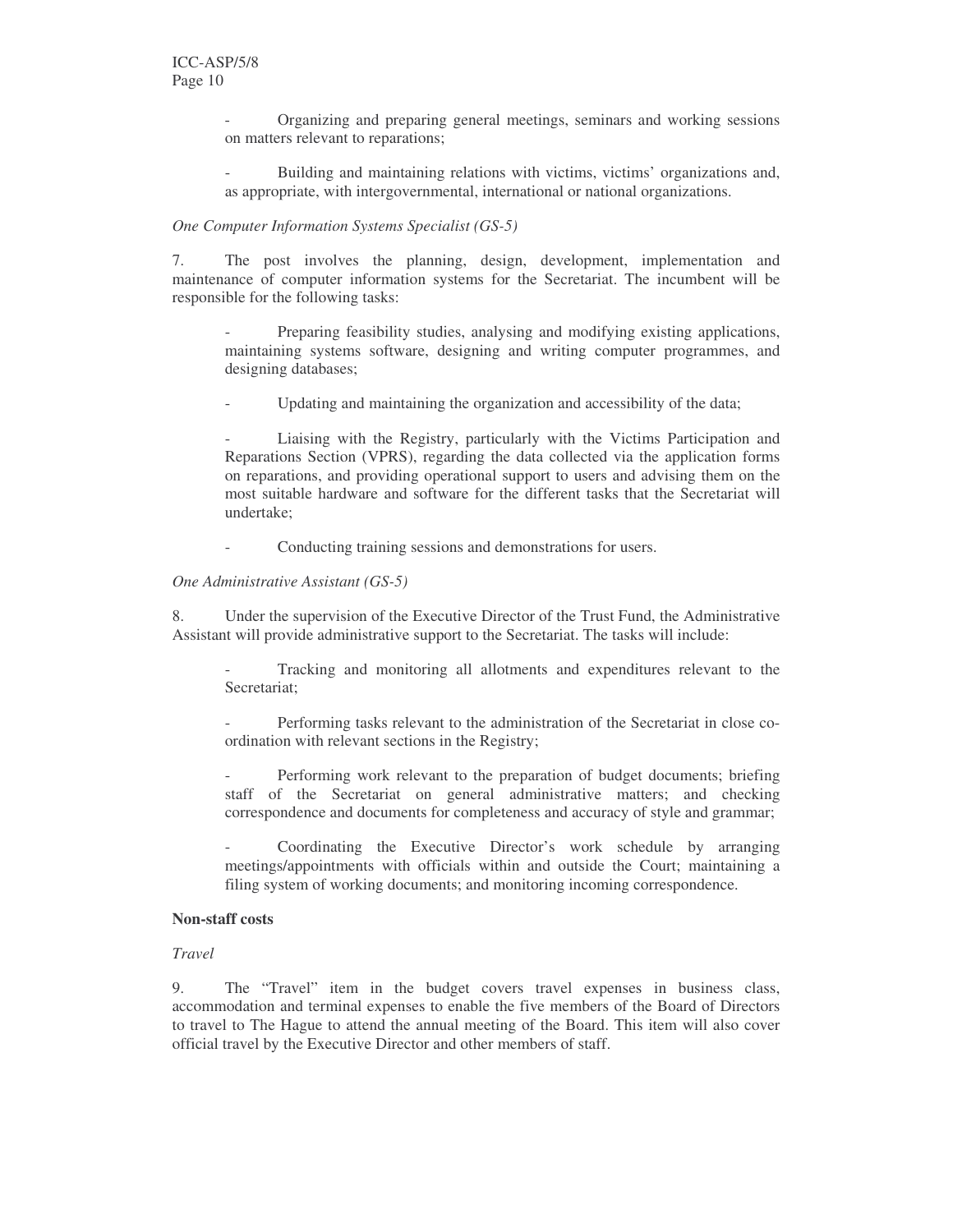#### *Meeting of the Board of Directors*

• Transportation

10. According to paragraph two of the annex to resolution 6, adopted at the first session of the Assembly of States Parties (ICC-ASP/1/Res.6), the members of the Board act in their personal capacity on a pro bono basis. However, provision was made in the 2005 programme budget of the Court for support to cover the costs associated with the annual meeting of the Board of Directors, which was held from 22 to 23 November 2005.

11. For 2007, with the creation of the Secretariat of the Trust Fund for Victims, it is recommended that a budgetary provision be made again for the organization of meetings of the Board, one of which has to take place in The Hague, where the Board of Directors could use the facilities of the Court. The costs to be taken into consideration for a meeting of the Board in The Hague are set out below.

| Return flights in business class (1 person)          | <b>Approx.</b> cost in euros |
|------------------------------------------------------|------------------------------|
| From Asia                                            | 4 000                        |
| From Africa                                          | 4 0 0 0                      |
| From Latin America/Caribbean                         | 4,000                        |
| From Eastern Europe                                  | 1,000                        |
| From Western Europe                                  | 1,000                        |
| Airport VIP lounge                                   | 1,300                        |
| Terminal expenses at departure and arrival           | 600                          |
| <b>Subtotal</b>                                      | 16,400                       |
|                                                      |                              |
| Other costs                                          |                              |
| (a)                                                  |                              |
|                                                      |                              |
| <b>Accommodation</b>                                 | <b>Approx.</b> cost in euros |
| Hotel (suite) 4 nights for 5 persons                 | 6,120                        |
|                                                      |                              |
| <b>Subtotal</b>                                      | 6,120                        |
|                                                      |                              |
| (b)                                                  |                              |
| <b>Translation, interpretation and transcription</b> | <b>Approx.</b> cost in euros |
| services                                             |                              |
| 4 interpreters, 2 days                               | 10,000                       |
| Translation                                          | 9,000                        |
| Transcription                                        | 2,200                        |
| <b>Subtotal</b>                                      | 21,200                       |
|                                                      |                              |
| (c)                                                  |                              |
| <b>Hospitality</b>                                   | <b>Approx.</b> cost in euros |
| Catering                                             | 600                          |
| Dinner (for 15 persons, 1 day)                       | 1,000                        |
| Lunch (for 15 persons, 2 days)                       | 2,000                        |
| <b>Subtotal</b>                                      | 9,000                        |
|                                                      |                              |
|                                                      |                              |
|                                                      |                              |
| <b>Total for one meeting</b>                         |                              |
| Travel/terminal expenses                             | 16,400                       |
| Accommodation                                        | 6,120                        |
| Interpretation/Translation/Transcription             | 21,200                       |
| Hospitality                                          | 9,000                        |
| <b>TOTAL</b>                                         | 52,720                       |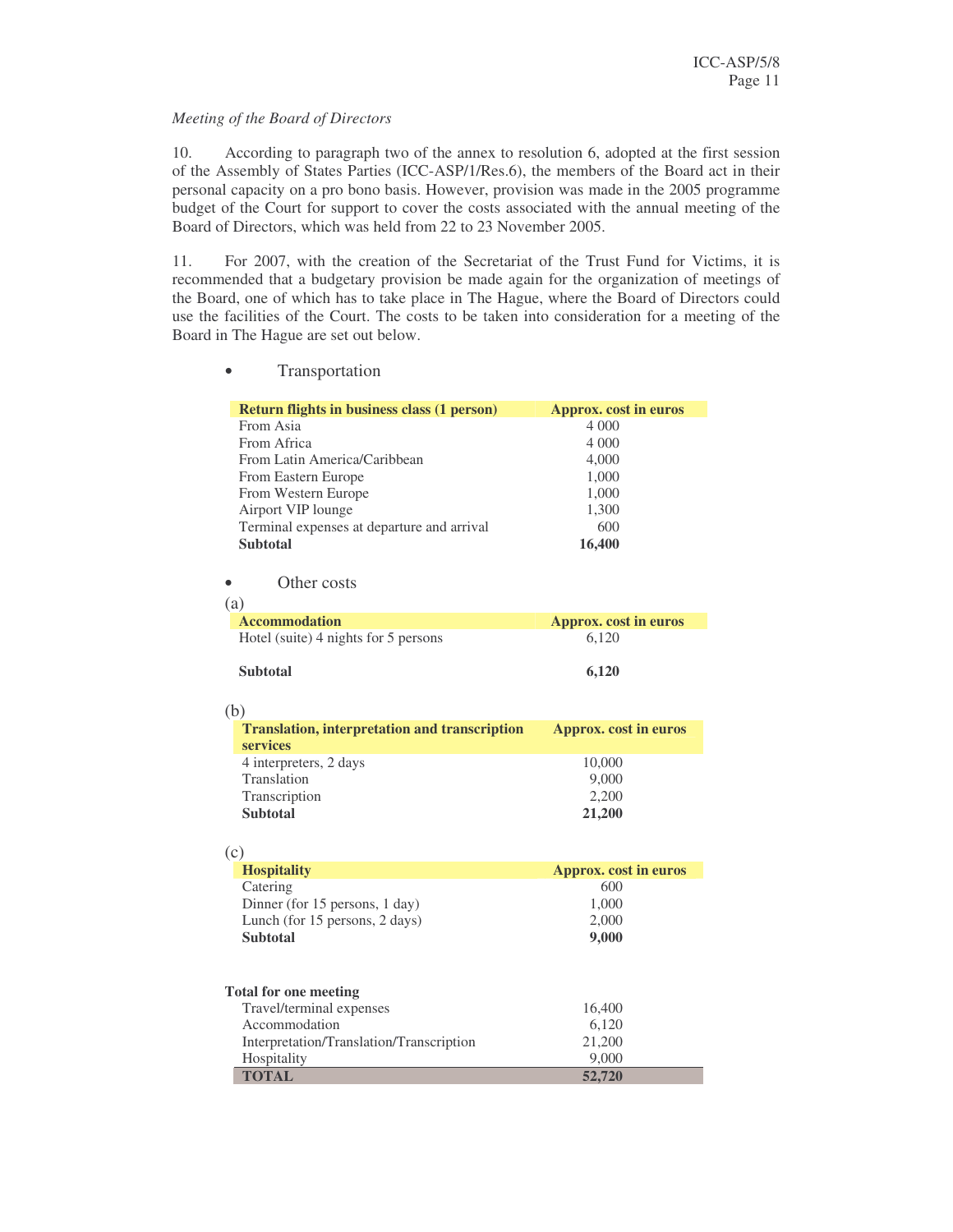# **Annex II**

# **List of voluntary contributions received**

### I. Account JP Morgan Chase Bank

ICC Victims Trust Fund JP Morgan Chase Bank New York (USA) Account Number: 400932776 ABA Routing Number: 0002 Swift Code: CHASUS33 Fed Wire Number: 021000021

Breakdown of the JP Morgan Chase Bank account for the period from 16 August 2005 to 30 June 2006:

| <b>Breakdown of the bank</b> | Total (US\$) |  |  |  |
|------------------------------|--------------|--|--|--|
| account                      |              |  |  |  |
| <b>Balance</b>               | 944.66       |  |  |  |
| Subtotal (US\$)              | 18,532.38    |  |  |  |
| Bank charges                 | 0.00         |  |  |  |
| Interest (term deposits      | 99.21        |  |  |  |
| reaching maturity)           |              |  |  |  |
| Term deposits not yet        | 0.00         |  |  |  |
| reaching maturity            |              |  |  |  |
| Total (US\$)                 | 18,631.59    |  |  |  |

During the period from 16 August 2005 to 30 June 2006, no new contributions were deposited in the JP Morgan Chase Bank account owing to the temporary suspension of the collection of contributions organized by "Citizens for Global Solutions".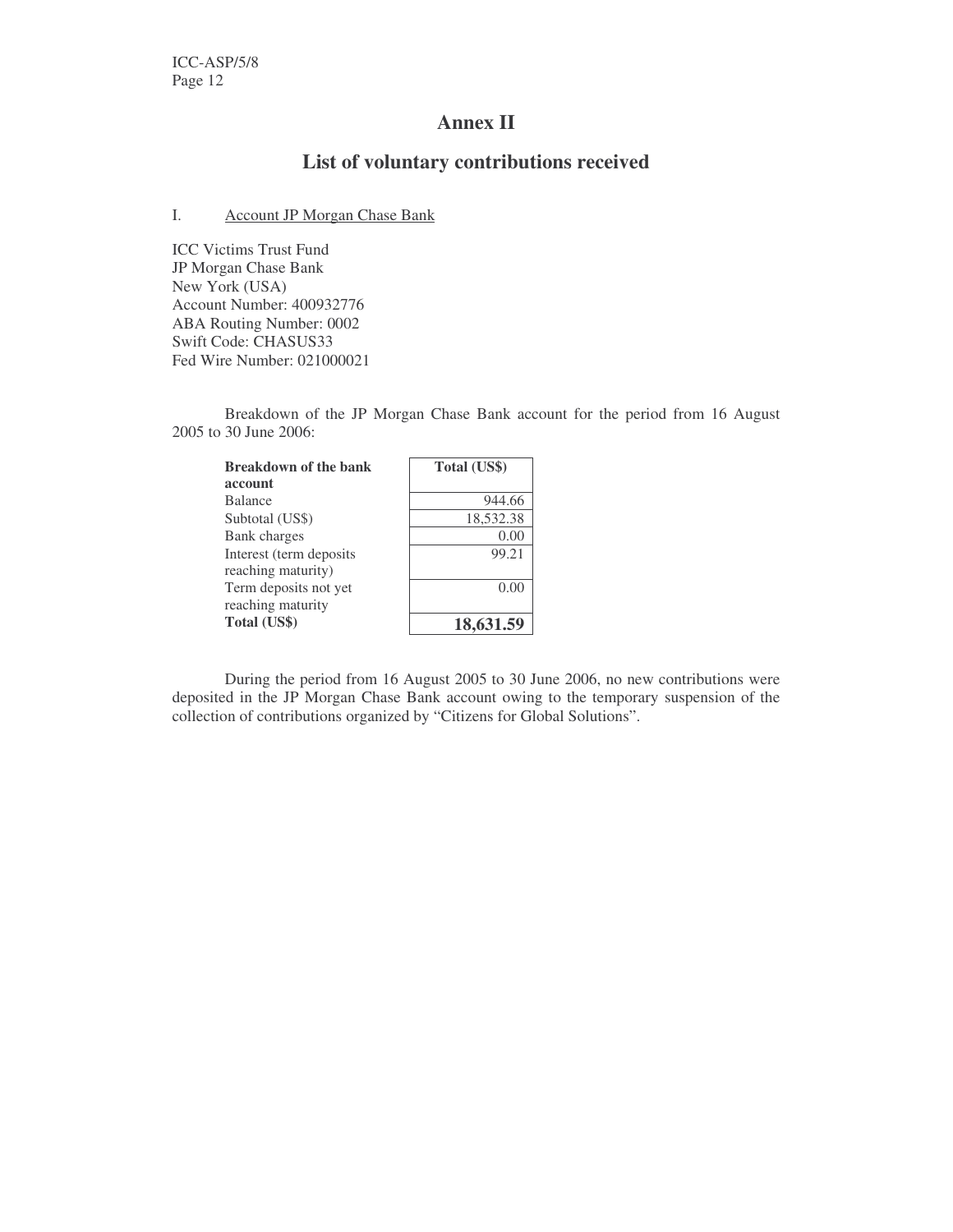### II. Account Fortis Bank

ICC Victims Trust Fund Fortis Bank The Hague, Netherlands Account Number: 240005201 IBAN Number: NL39FTSB0240005201 Swift Code: FTSBNL2R

Contributions deposited in euros with the Fortis Bank from 16 August 2005 to 30 June 2006.

| <b>Contributions from</b><br>individuals by month | Total (euros) |
|---------------------------------------------------|---------------|
| August 2005                                       | 708.50        |
| October 2005                                      | 2,403.98      |
| November 2005                                     | 695.00        |
| December 2005                                     | 682.17        |
| January 2006                                      | 4,617.37      |
| February 2006                                     | 460.00        |
| March 2006                                        | 2,713.67      |
| April 2006                                        | 6,410.00      |
| June 2006                                         | 770.00        |
| <b>Subtotal contributions</b>                     |               |
| individuals                                       | 19,460.69     |

| <b>Contributions from</b><br><b>States by month</b> | Total (euros) |
|-----------------------------------------------------|---------------|
| August 2005                                         | 61,758.90     |
| October 2005                                        | 73,610.00     |
| November 2005                                       | 250,000.00    |
| December 2005                                       | 251,932.00    |
| January 2006                                        | 76,156.51     |
| April 2006                                          | 20,204.22     |
| June 2006                                           | 50,000.00     |
| <b>Subtotal contributions</b>                       |               |
| <b>States</b>                                       | 783,661.63    |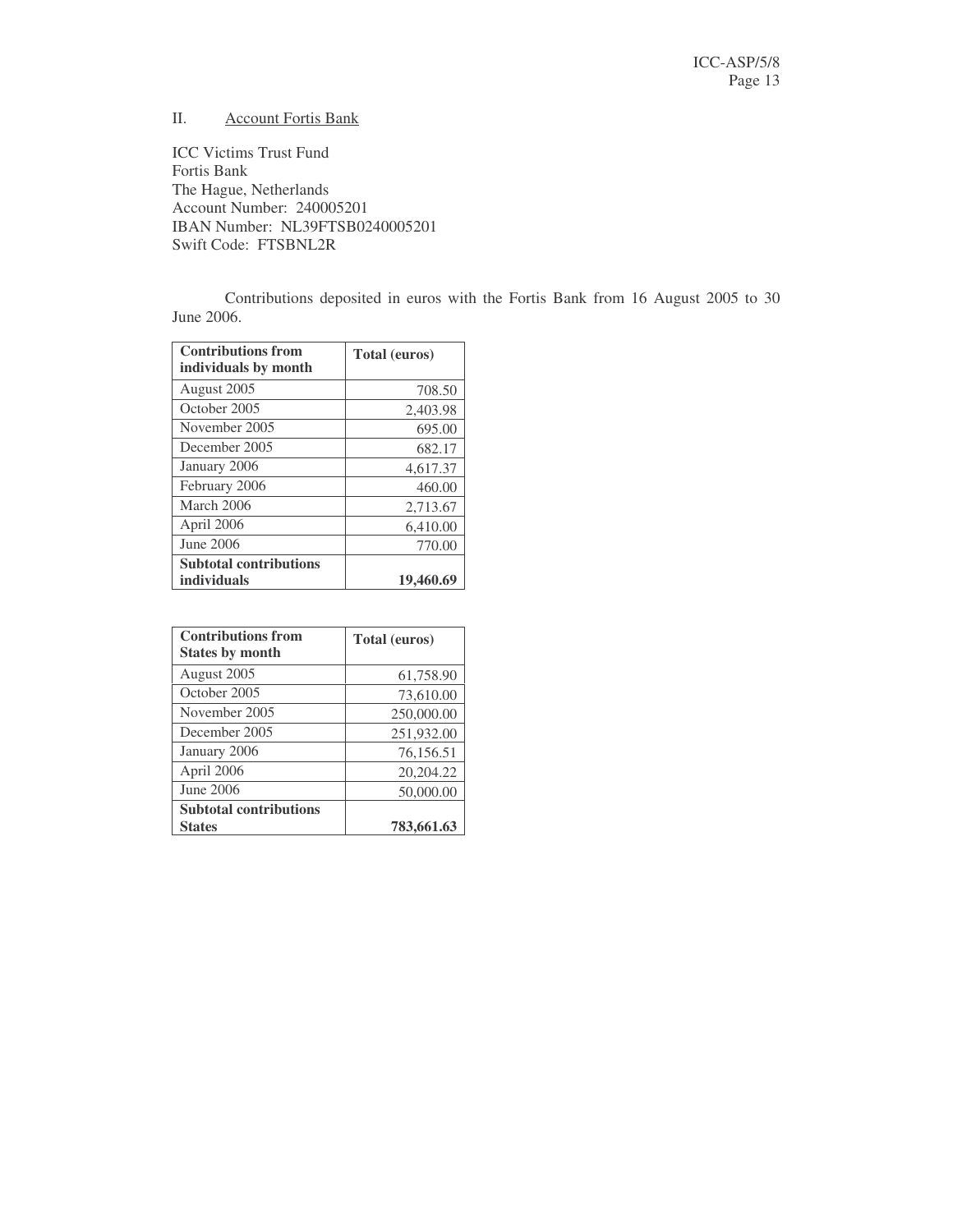Breakdown of the account at the Fortis Bank from 16 August 2005 to 30 June 2006

| <b>Breakdown of the bank</b> | <b>Total (euros)</b> |
|------------------------------|----------------------|
| account                      |                      |
| Subtotal contributions       |                      |
| individuals                  | 19,460.69            |
| Subtotal contributions       |                      |
| <b>States</b>                | 783,661.63           |
| Interest (30/06/2006)        | 11,691.52            |
| Less bank charges            | $-33.61$             |
| Subtotal (euros)             | 934,744.56           |
| <b>Term deposit not yet</b>  |                      |
| reaching maturity            | 500,000.00           |
| <b>Total</b>                 | 1,434,74456          |

<sup>1</sup> Bank holding term deposit SNS Bank<br>Sum invested  $\epsilon$  500,000.00 Sum invested<br>Purchase date 25 October 2005<br>27 July 2006 Maturity date<br>Term  $275 \text{ days}$  (9 months)<br> $2.31\%$ Interest rate 2.31%<br>Expected interest yield  $\epsilon$ 8,822.90 Expected interest yield